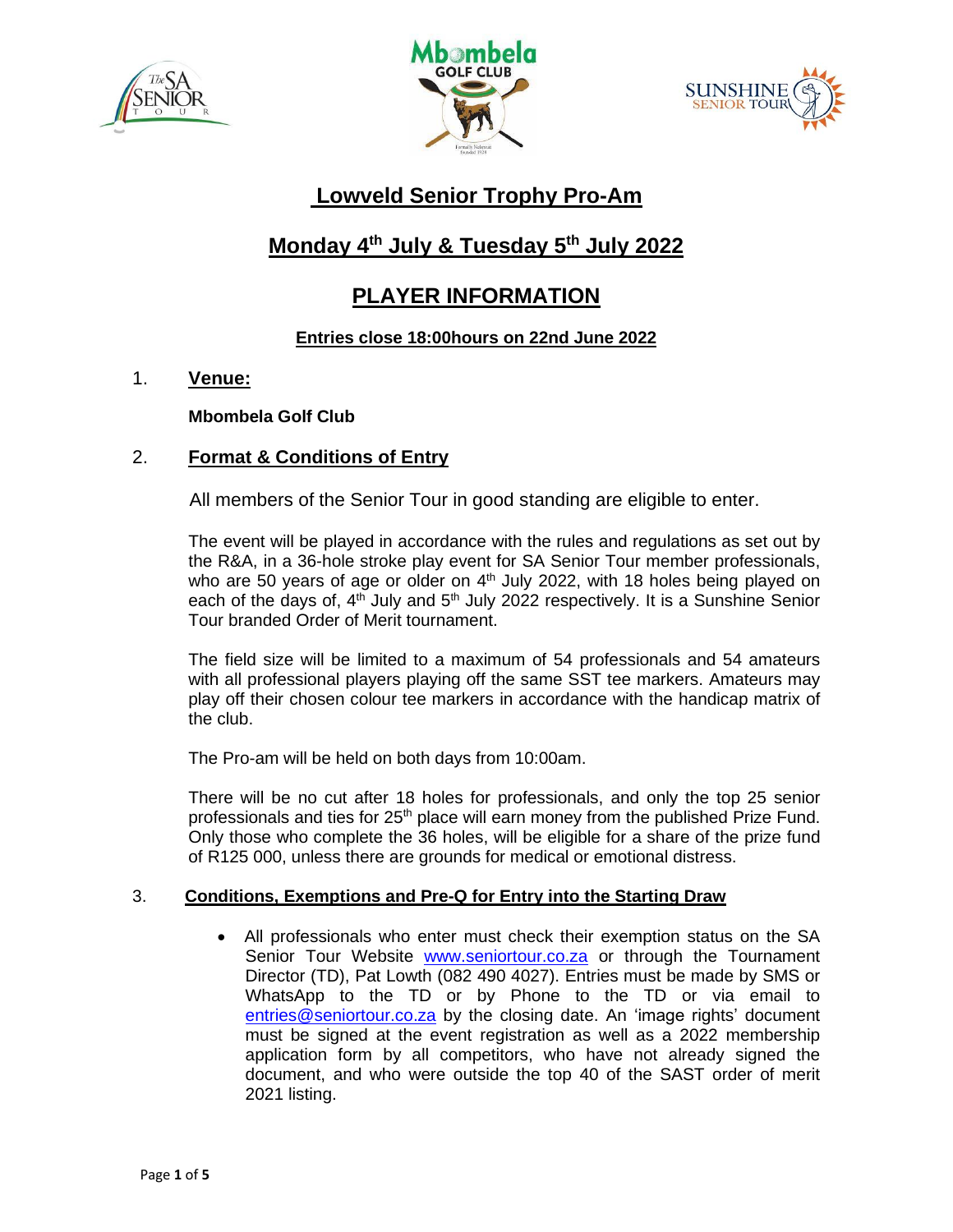





#### • **A condition of entry for a Senior Professional is that he enter with an amateur partner. The Senior Tour does not guarantee amateur entrants for professionals.**

### *This is a standard field size Pro-Am*

- The Exemption Criteria for SAST Members is in force through the Category and ranking listings for senior professional members of the Senior Tour. The starting field size is 54 professionals. (50 exemptions plus 4 prequalifiers)
- All entrants who are not exempt to the main draw; if the total entrants exceed 54, the entrant may be required to play in a pre-qualification round to gain access to play in the main event. Please check the entry category/ranking criteria. Entrants may request clarification from the TD at close of entries if they must pre-qualify on  $3<sup>rd</sup>$  July 2022.
- The pre-qualification venue is the Mbombela Golf Club on the afternoon of 3<sup>rd</sup> July 2022. A minimum of 4 spots, will be available from the prequalification round to the main draw. In the event of a tie for the  $4<sup>th</sup>$  spot, this will be decided by sudden death in extra holes. The Pre-Q will take place at the above venue over 18 holes' stroke play.
- Extra spots that become available through withdrawals from exempt entrants before the closing date will be allocated to the Pre-Q event. Alternate positions (reserves) from the Pre-Q will be published on the website and draw.

#### 4. Practice Day and Practice Facilities

The official practice day is Sunday afternoon,  $3<sup>rd</sup>$  July 2022. Players must book practice times through the Club and there is no fee to play, but you must register with the green fee office.

#### 5. Registration

All senior professional competitors are required to register with the SA Senior Tour by **16.00 on Sunday, 3 rd July 2022.** This may be done by telephone/SMS/WhatsApp/email to the Senior Tour Tournament Director on 082 490 4027 or by email: [td@seniortour.co.za](mailto:td@seniortour.co.za)

#### 6. **Entry Fee, Withdrawals and Refunds**

- The Entry Fees: All Professionals-**R700.00,** All amateurs-**R1000.00**. Entrants' must comply with the terms and conditions of entry above and produce a copy of a proof of payment if required. (Please quote your name as reference for your payment).
- **Entries close 22nd June 2022 at 6pm.**
- Senior Professionals must enter as per the SAST Rules and Regulations.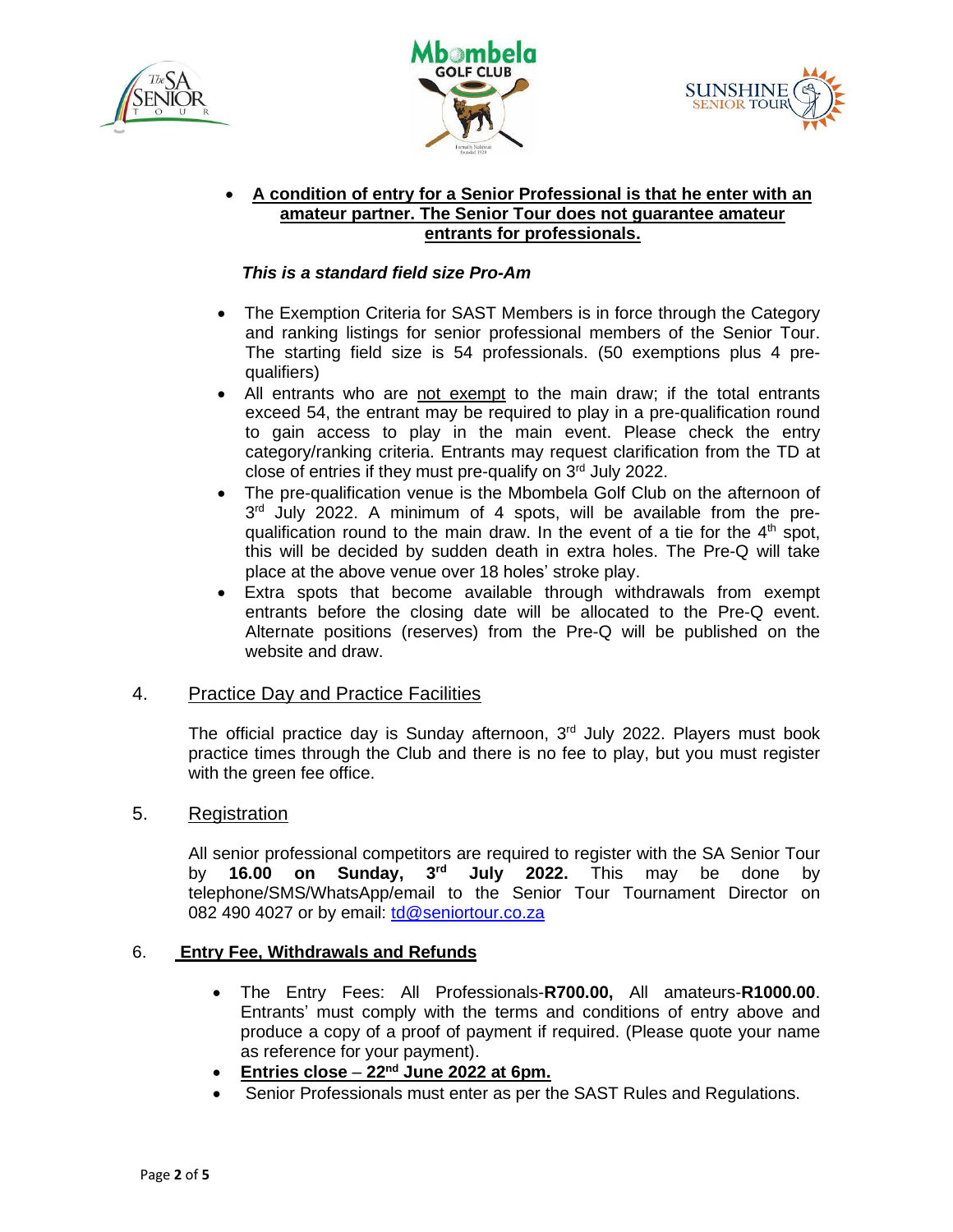





- Withdrawals **BEFORE** 18:00 hours on 22<sup>nd</sup> June 2022, a full refund will be possible.
- Once an entry and payment has been accepted, applicants will be sent a SMS or emailed a confirmation of entry.
- Entrants who withdraw after the closing date for entries will be liable for their entry fee for this event and will not be allowed to enter subsequent tournaments until this fee has been paid.
- All withdrawals must notify the Senior Tour entries department (email: [entries@seniortour.co.za\)](mailto:entries@seniortour.co.za): cell no: 076 377 9830 or 082 490 4027.
- If a player is absent on the tee without notification, **NO Refund** will be given and a fine may be imposed. The Tournament Committee will decide on refunds from withdrawals after the closing date for entries on medical and compassionate grounds only.
- **Once an entrant has teed off, refund of entry is not possible under any circumstances.**
- If a member has any 2022 subscriptions outstanding, from an arrangement already made with the FD, the full amount will be collected from any prize money won.
- If an entrant is late on the tee, when called upon to start, in the first round of the event, the player shall be disqualified after an absence of 5 minutes and substituted by the next available alternate player from the Pre-qualifiers. The R&A rule 5 will apply for duration of the tournament.
- Alternate players from the qualifiers must register and/or withdraw as per this document and the Rules and Regulations of SAST.

# 7. Catering

A Grab & Go snack and soft drink will be available to all players after 9 holes in the round **without causing undue delay**

# 8. Caddies, Motorised Carts, Trolleys

There are a limited number of caddies available at the Club during the event. Those competitors requiring a cart should make their own arrangements with the club.

Further, players and visitors entering the estate will require ID presentation at the security entrances. No caddies are permitted in the clubhouse at any time during the tournament, unless permission is granted, as per the Golf Club rules.

**Carts numbers are limited.** If required, all tee time groups will only be allowed two carts per group in the Pro-Am. Therefore, sharing may be necessary, and it is the players' responsibility to organise his own cart booking and usage.

Players may elect to walk and play using their own trollies.

There will be no motorised transport to ferry players (those walking) from greens to tee areas where there 'long distances' are involved.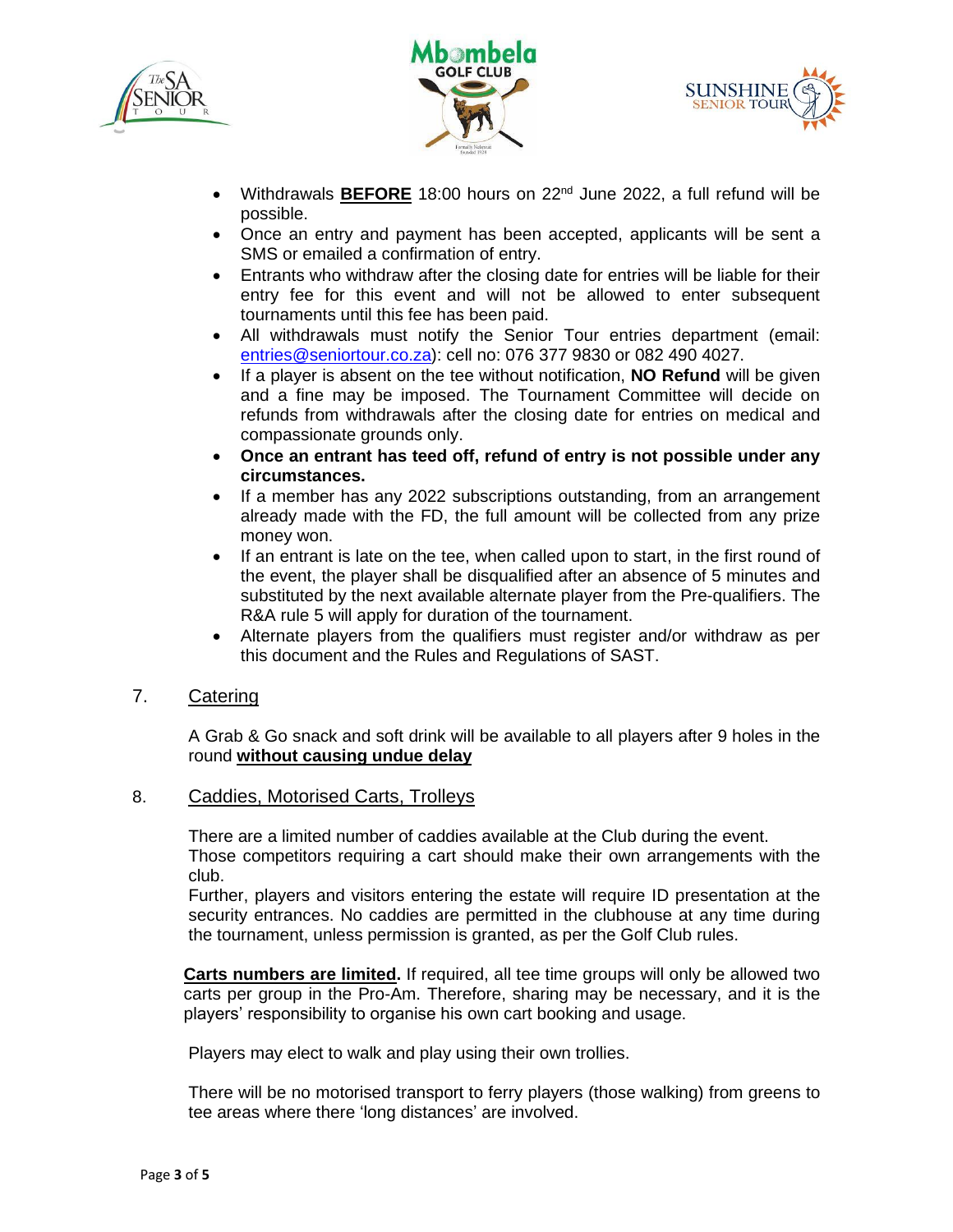





# 9. SA Senior Tour Rules and Regulations/Additional Local Rules

All SA Senior Tour rules, terms and conditions apply. A full list of the event Rules and Regulations and Additional Local Rules will be available on the venue notice boards, as well as from the starters on the  $1<sup>st</sup>$  &  $10<sup>th</sup>$  tees. Competitors are specifically asked to note:

- a) One ball rule is applicable for senior professional competitors only.
- b) Prohibitions on practice putting for senior professionals only.
- c) Play suspensions in a dangerous situation requires an **immediate** stop in play by all players.
- d) Pace of play please refer to your SAST "Hard Card'.

 In the event of any weather delays the results of the tournament will be decided by the TD.

### 10. **SA Senior Tour/Golf RSA Staff/Tee-Time Draws**

 There is SA Senior Tour staff and office bearers on the Event Committee. (Pat Lowth, Neville Clarke, Henry Roodt)

 Pat Lowth is the Tournament Director and his decision on event matters will be final.

 The draw for the first round will be made available on the website and at the Club notice board from 6pm on  $1<sup>st</sup>$  July 2022. Pre-qualifiers will know their times on 3rd July 2022 via SMS. The same method will also be sent to all competitors advising of the same of their first and second round draws.

#### 11**. Play Off and Completion of the Event**

In the event of a tie for first place for the event, the players' will be required to play in a sudden death format until a winner is established. Hole:18 will be used and repeated, if necessary, until a winner is apparent.

 Winners in the event of a tie(s) for the Team Pro-Am section will be decided by a count out/count in.

- Best last 9 holes (holes 10-18)
- Then best last 6 holes (13-18)
- Then best last 3 holes (16-18)
- Odd holes 1-18, 9-18, last 3(one of these)
- In another way by the TD if the above remains unsolved

The event will be considered closed by the TD when all scores are recorded and a winner has been established. A minimum of 18 holes' is required to determine a winner in the senior professional section.